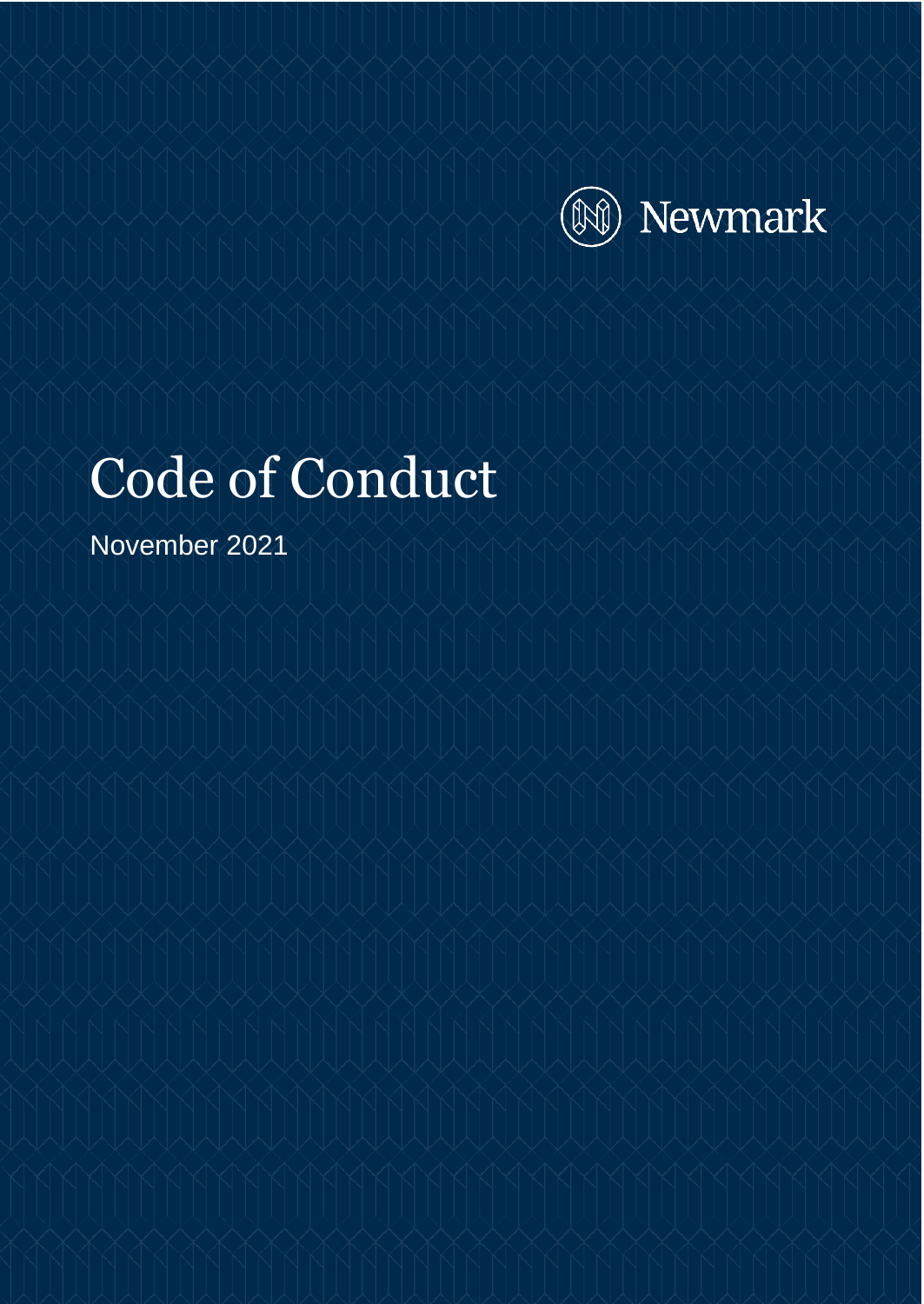This policy covers all staff, officers, representatives of the Newmark Property Group of entities. Additionally, this policy covers all contractors providing material services.

Any breach of this policy must be immediately reported to the Compliance Officer.

This policy specifically relates to functions performed for all entities within the Newmark Property Group of companies.

As at the date of this policy, the following entities within the Newmark Property Group hold an Australian Financial Services Licence:

Newmark Capital Limited – AFS Licence No. 319372

Newmark REIT Management Limited – AFS Licence No. 526690

Any reference to "registered managed investment schemes" or "registered schemes" within this policy are references to the schemes registered in accordance with Chapter 5C of the Corporations Act 2001 (as amended) on either of the above AFS licences.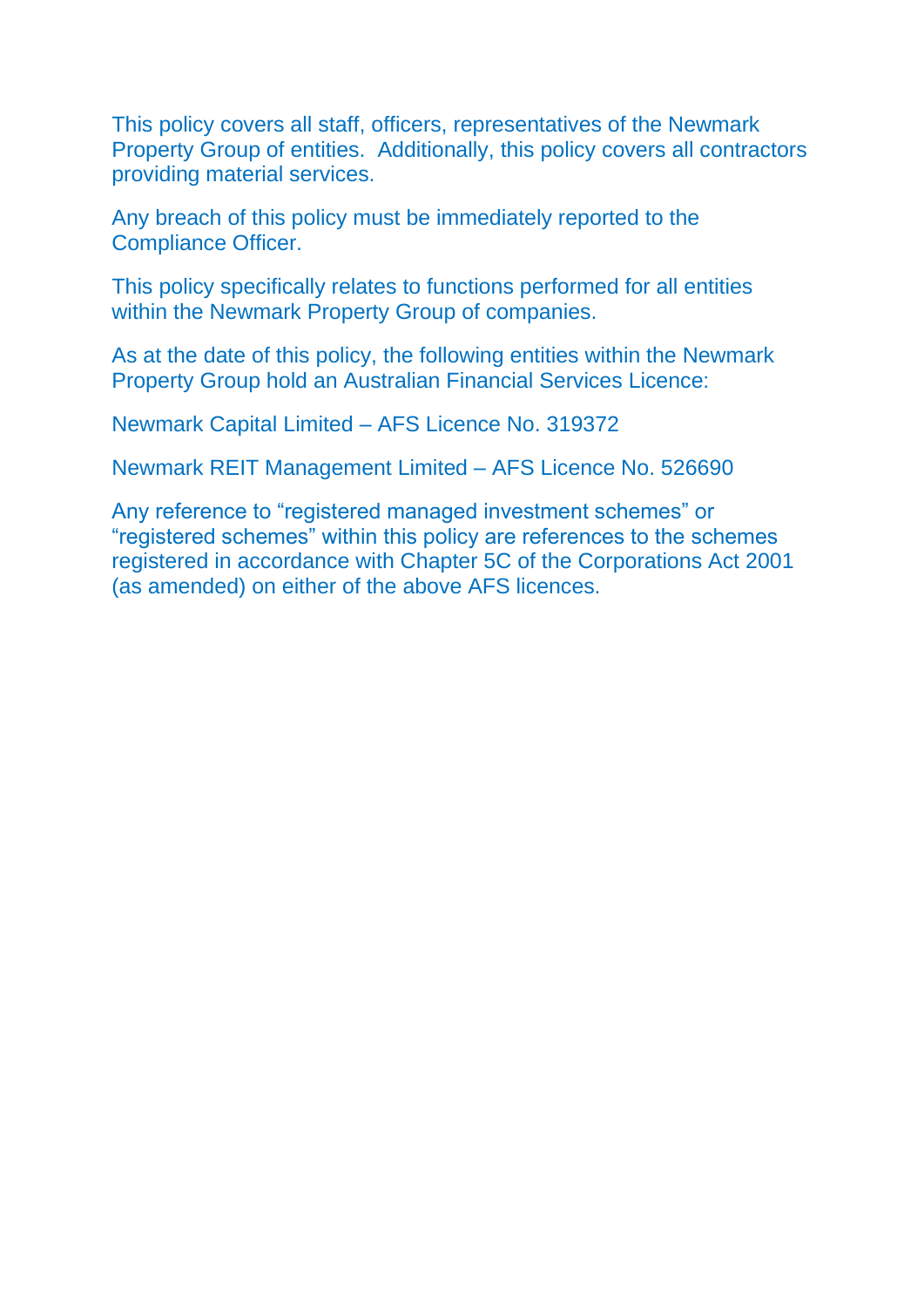#### Policy details

| <b>Compliance Policies and Procedures</b> |                                                                                                                                                                                                                     |  |  |
|-------------------------------------------|---------------------------------------------------------------------------------------------------------------------------------------------------------------------------------------------------------------------|--|--|
| <b>Chapter</b>                            | <b>AFSL Requirements</b>                                                                                                                                                                                            |  |  |
| <b>Section</b>                            | Conduct                                                                                                                                                                                                             |  |  |
| <b>Document</b>                           | Code of Conduct                                                                                                                                                                                                     |  |  |
| Document number                           | $201 - 2$                                                                                                                                                                                                           |  |  |
| <b>Description</b>                        | Document describing the policies and procedures adopted by Newmark with<br>respect to ethical principles and professional standards of conduct, and the ASX<br>Corporate Governance Principles and Recommendations. |  |  |
| <b>Adopted</b>                            | 12 November 2021                                                                                                                                                                                                    |  |  |
| <b>Next review</b>                        | Periodically to check that it is operating effectively and whether any changes are<br>required to the Code                                                                                                          |  |  |

#### Version history

| Date             | Author(s)     | <b>Notes</b>                                                      |
|------------------|---------------|-------------------------------------------------------------------|
| 12 November 2021 | Peter Hulbert | Adopted by Newmark REIT Management Limited on<br>12 November 2021 |

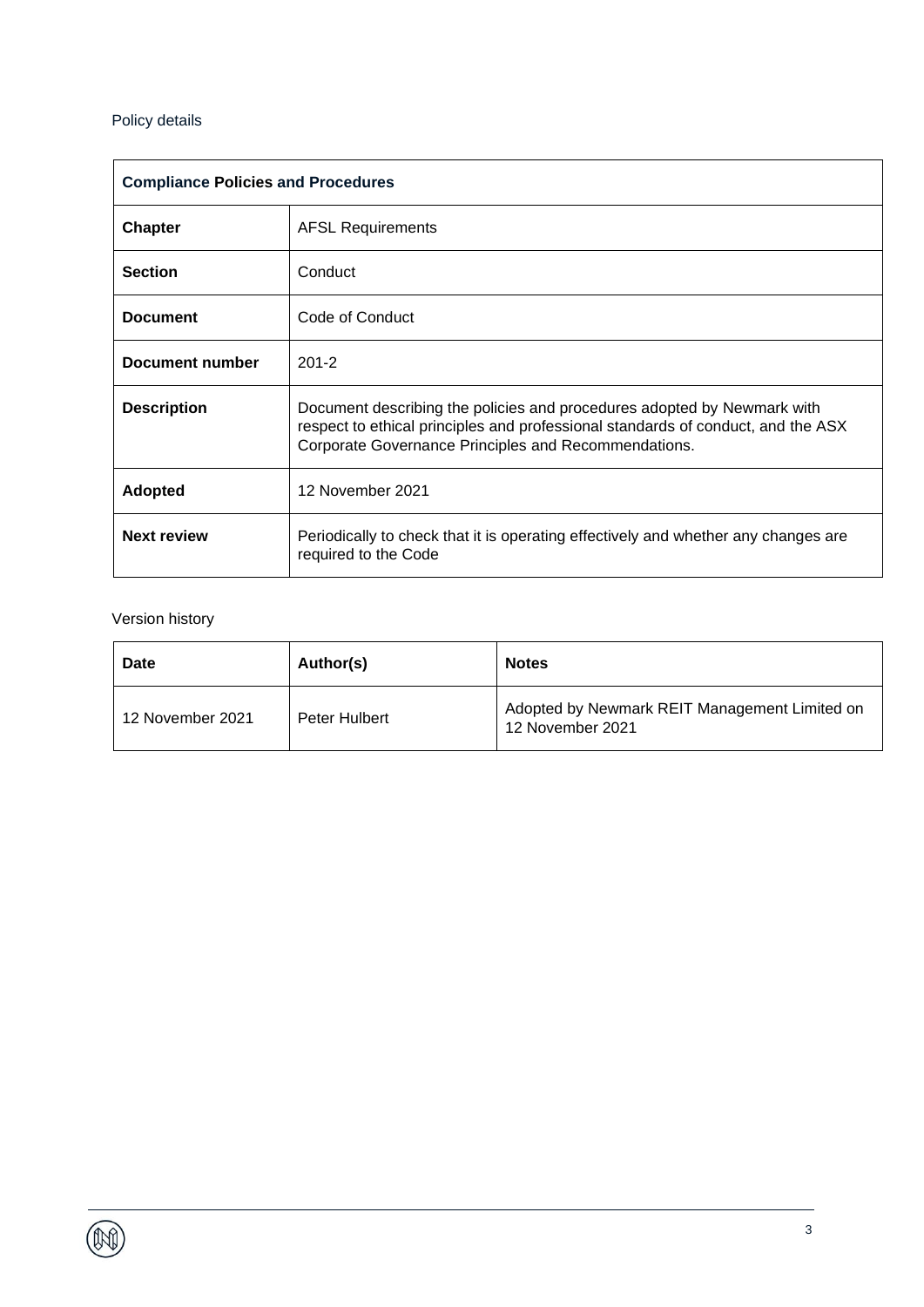#### **Content**

| 1.0  |                                                                             |  |
|------|-----------------------------------------------------------------------------|--|
| 1.1  |                                                                             |  |
| 1.2  |                                                                             |  |
| 1.3  |                                                                             |  |
| 1.4  |                                                                             |  |
| 2.0  |                                                                             |  |
| 2.1  |                                                                             |  |
| 2.2  |                                                                             |  |
| 2.3  |                                                                             |  |
| 2.4  |                                                                             |  |
| 2.5  |                                                                             |  |
| 2.6  |                                                                             |  |
| 2.7  |                                                                             |  |
| 2.8  |                                                                             |  |
| 2.9  |                                                                             |  |
| 2.10 |                                                                             |  |
| 2.11 |                                                                             |  |
| 2.12 |                                                                             |  |
| 2.13 |                                                                             |  |
| 2.14 |                                                                             |  |
| 2.15 |                                                                             |  |
| 2.16 |                                                                             |  |
| 2.17 | Preventing, Investigating and Prosecuting Fraud and Breaches of the Code 13 |  |
| 2.18 |                                                                             |  |
| 2.19 |                                                                             |  |
| 2.20 |                                                                             |  |
| 2.21 |                                                                             |  |
| 3.0  |                                                                             |  |
| 4.0  |                                                                             |  |
| 5.0  |                                                                             |  |
| 6.0  |                                                                             |  |

<span id="page-3-0"></span>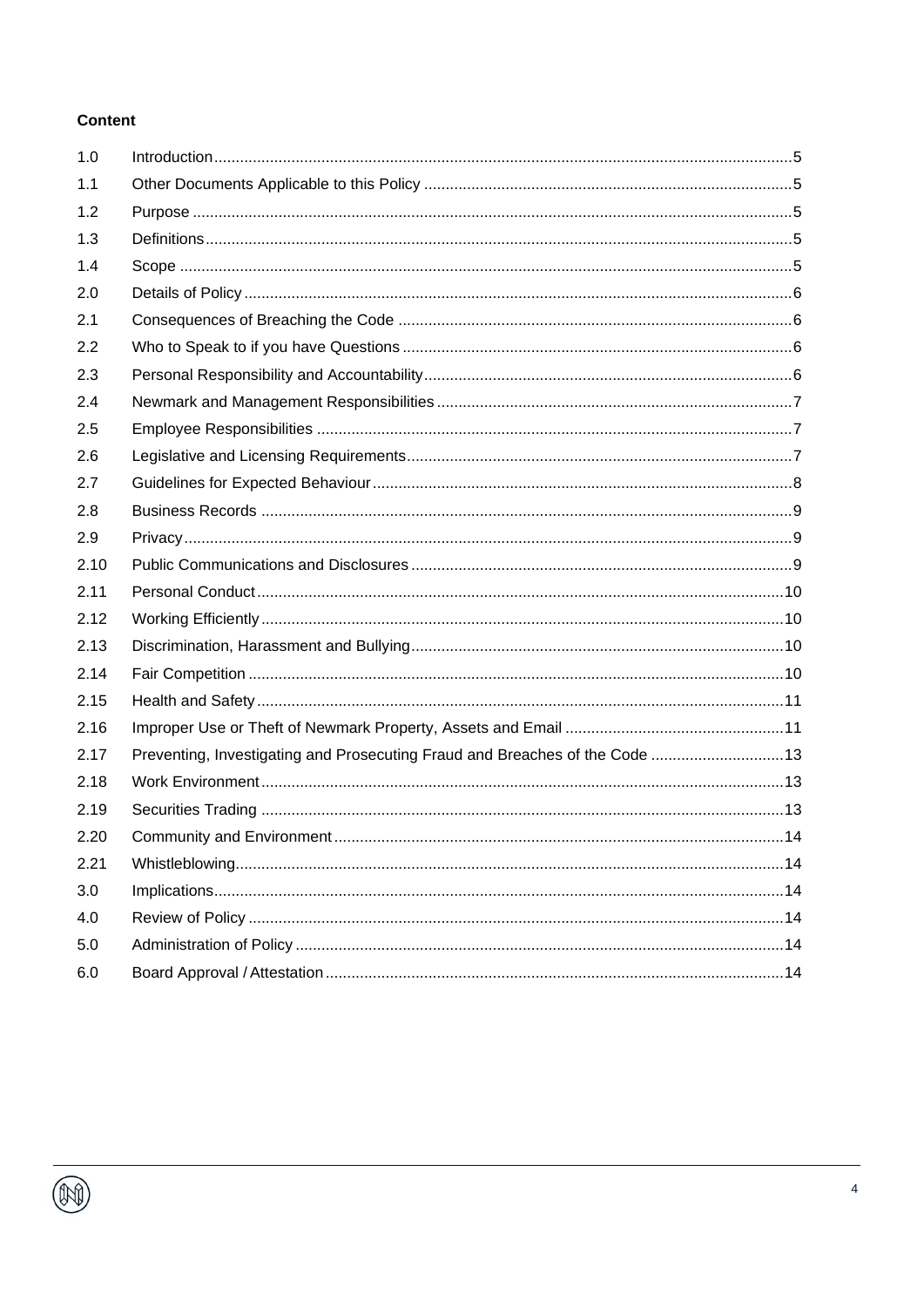# 1.0 Introduction

Newmark Property Group Pty Ltd and its subsidiaries, including Newmark REIT Management Limited and Newmark Capital Limited (collectively, "**Newmark**") is firmly committed to ensuring that it and all employees observe the highest standards of ethical behaviour and conduct. Decisions made within Newmark should honour the spirit and letter of the law. We also recognise that while all our actions must be lawful, mere lawfulness may not be an adequate test of integrity. To this end, business will be conducted honestly and ethically, using best skills and judgments, for the benefit of clients, employees and Newmark itself.

Whilst this document cannot provide the answer to every problem of conduct or ethics that may arise, the principles identified will often lead to an appropriate answer. It is also helpful to discuss ethical issues with other experienced and respected Newmark colleagues.

This Code of Conduct ("**Code**") is not simply an aspirational statement of intent. All Newmark employees are required to uphold and comply with the Code. Management are required also to promote the values espoused. Employees are personally responsible for observing this Code at all times. Any breach of this Code may result in disciplinary action up to and including dismissal.

#### <span id="page-4-0"></span>1.1 Other Documents Applicable to this Policy

Newmark has a number of documented policies which set out specific legal and ethical requirements and expectations. These policies provide further information on, and procedures for dealing with, the issues addressed in the Code. These policies include the Staff Handbook, AFSL Compliance Manual and managed investment scheme Compliance Plans

You should also refer to other related conduct policies.

Where there is any inconsistency between this Code and any specific policy, the specific policy applies.

#### <span id="page-4-1"></span>1.2 Purpose

The Code sets out the ethical principles and professional standards of conduct, which guide Newmark and its employees in its business activities.

We regularly monitor and test our policies under this Code so that our commitments remain relevant, effective and consistent with our stakeholders' expectations.

#### <span id="page-4-2"></span>1.3 Definitions

The definition of a Newmark employee includes all, or any, entities associated with that employee.

#### <span id="page-4-3"></span>1.4 Scope

<span id="page-4-4"></span>This Code applies to Newmark directors, officers, employees, representatives, consultants, contractors, associates and executives.

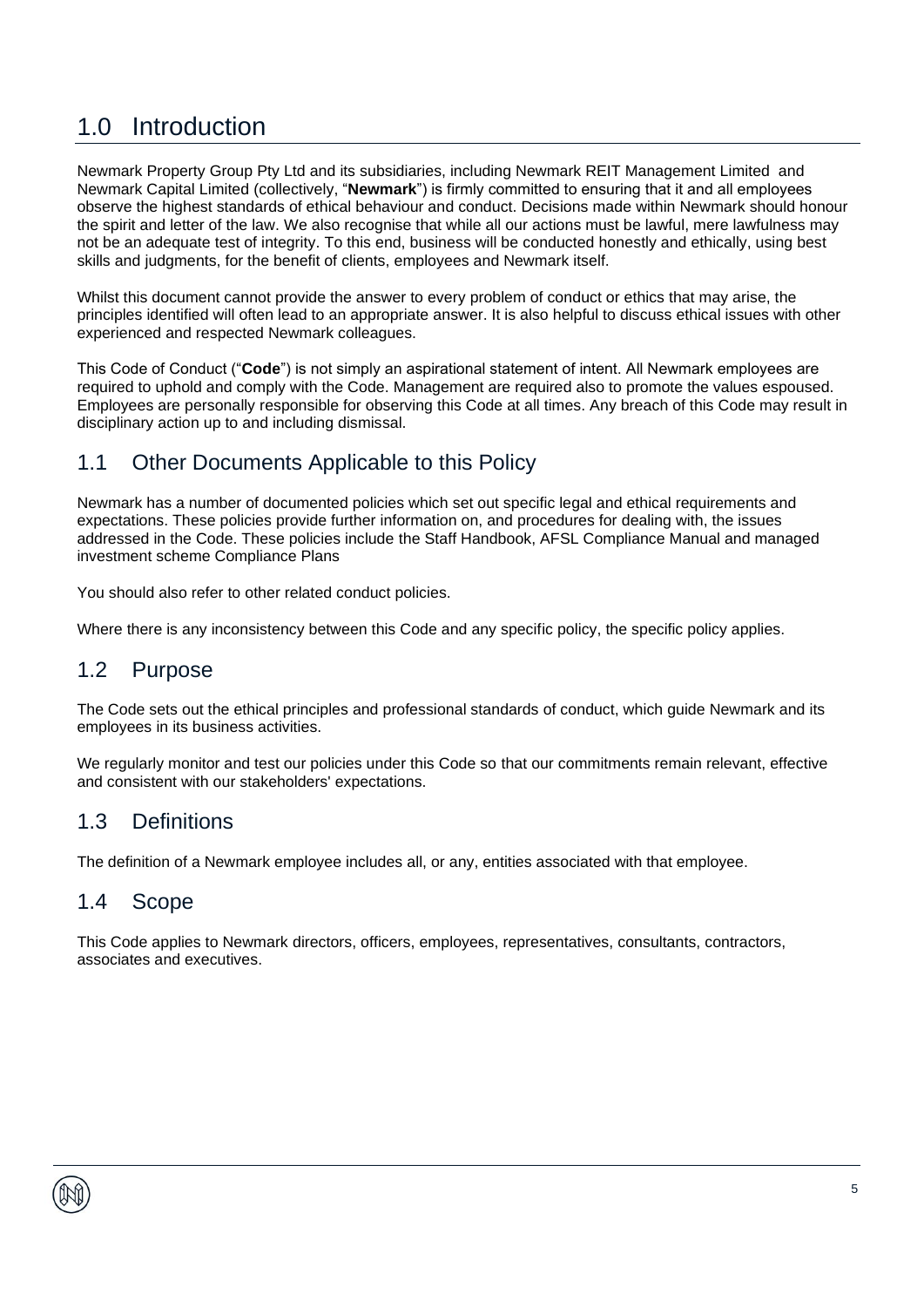# 2.0 Details of Policy

#### <span id="page-5-0"></span>2.1 Consequences of Breaching the Code

Newmark recognises that breaches of the Code of Conduct may occur from time to time. We expect that any breach will be inadvertent and without intent. However, it should be clearly understood that any breach may result in disciplinary action or other penalties including, in extreme circumstances, dismissal or termination of the contract or engagement.

Depending on the nature of the breach, penalties may be imposed ranging from counselling to dismissal or termination of the contract or engagement (in extreme circumstances). Newmark will act objectively and in accordance with any applicable provisions or requirements in an employment contract.

Newmark reserves the right to inform the appropriate authorities where it is considered that there has been criminal activity or an apparent breach of the law.

#### <span id="page-5-1"></span>2.2 Who to Speak to if you have Questions

The Code of Conduct does not include:

- (a) every ethical issue that an employee might face; or
- (b) every law and policy that applies to Newmark.

In representing Newmark you are expected to act in a manner consistent with the key values underpinning the Code of Conduct, namely:

- (c) our actions must be governed by the highest standards of integrity and fairness;
- (d) our decisions must be made in accordance with the spirit and letter of the applicable law; and
- (e) our business must be conducted honestly, ethically and responsibly, with our best skills and judgment, and for the benefit of customers, employees, shareholders and Newmark alike.

If you have any questions regarding the Code of Conduct or any of Newmark's policies at any time, you should feel free to contact your manager, the Compliance Officer or any director within Newmark.

## <span id="page-5-2"></span>2.3 Personal Responsibility and Accountability

Newmark is committed to being honest, behaving with integrity and giving superior service. Newmark can only achieve this through its people. Obligations and responsibilities fall equally on Newmark and every one of its employees.

Newmark employees work within an accountability framework. They are accountable to management and through them to the Board. They assist management to fulfil their accountability obligations by providing the Board with full and accurate information about the facts and technical background to policies and their administration. Employees are accountable for their performance through business management systems. They must conform to the law and may be held to account through the legal system.

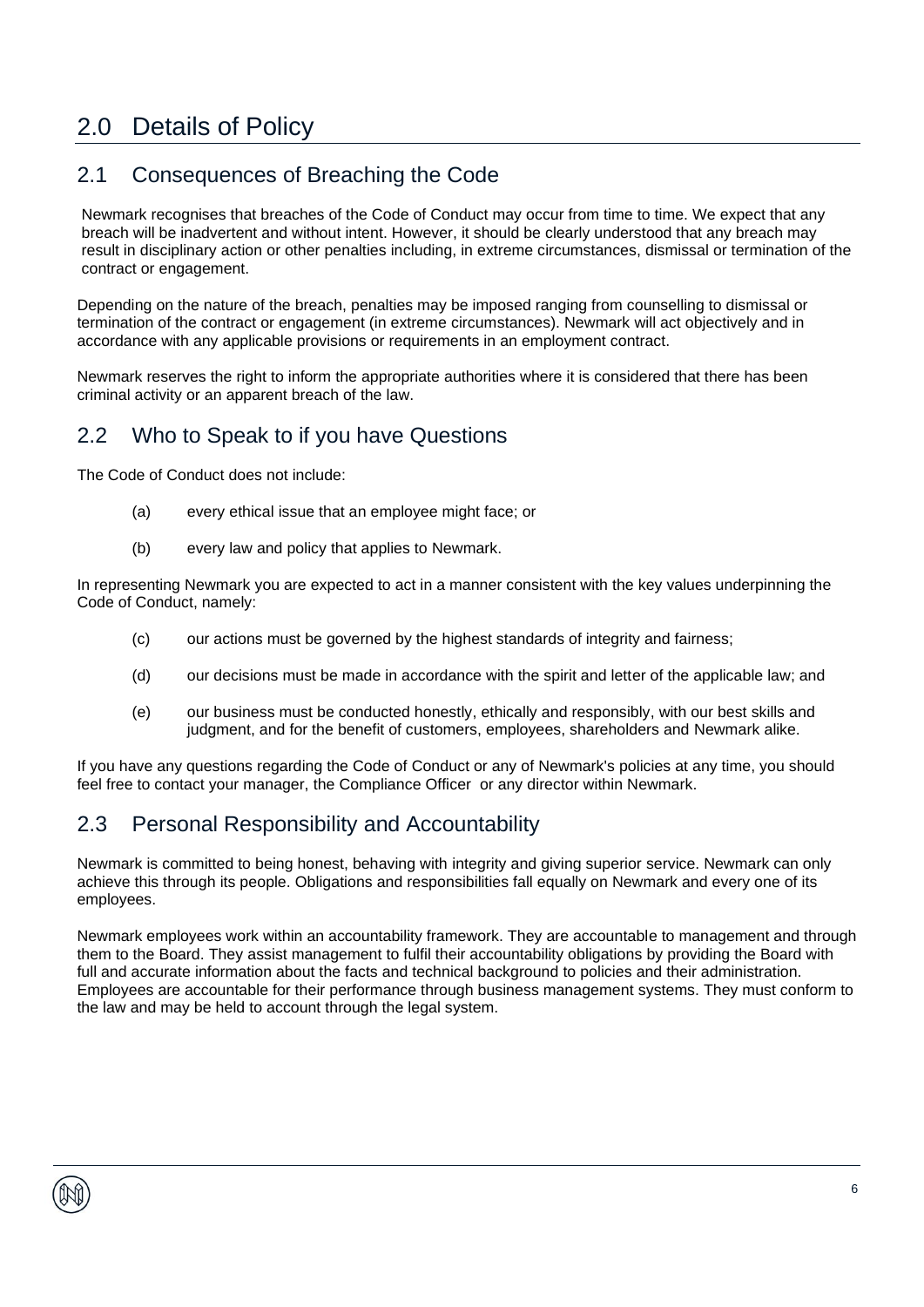#### <span id="page-6-0"></span>2.4 Newmark and Management Responsibilities

- (a) Respect all employees' dignity, rights, freedoms and individual needs;
- (b) Provide a working environment that is safe, challenging and rewarding;
- (c) Recognise the work and contribution of each employee;
- (d) Reinforce Newmark's commitment to the highest standards in business and professional ethics;
- (e) Uphold the principles of equal opportunity; and
- (f) Obey the law.

#### <span id="page-6-1"></span>2.5 Employee Responsibilities

- (a) Treat, clients, visitors and fellow employees with honesty, courtesy and respect;
- (b) Respect and safeguard the property of clients, Newmark and fellowemployees;
- (c) Maintain the confidentiality of all client, company and other parties' information gained through the work performed;
- (d) Accomplish daily duties in the best possible manner, utilising all available skills, experience and qualifications;
- (e) Complete tasks in a safe, responsible and effective manner;
- (f) Ensure personal business and financial interests do not conflict with any duty allocated by Newmark;
- (g) Work within Newmark's policies and rules;
- (h) Maintain a work environment free of discrimination, harassment and bullying; and
- (i) Obey the law.

#### <span id="page-6-2"></span>2.6 Legislative and Licensing Requirements

Some employees of Newmark will be required to hold authorisations under licences issued by the Australian Securities and Investment Commission ("**ASIC**") and other licensing bodies.

Employees who are required to hold such authority as part of their employment with Newmark must:

- (a) Abide by any conditions or requirements on the licence;
- (b) Continue to remain eligible to hold the relevant authority; and
- (c) Immediately inform Newmark of any circumstance or event that may result in the employee being disqualified, either temporarily or permanently, from holding the authority.

If an employee no longer holds the authority or has their authority suspended, and the employee is no longer able to fulfil the requirements of their role, the employee's employment may be terminated.

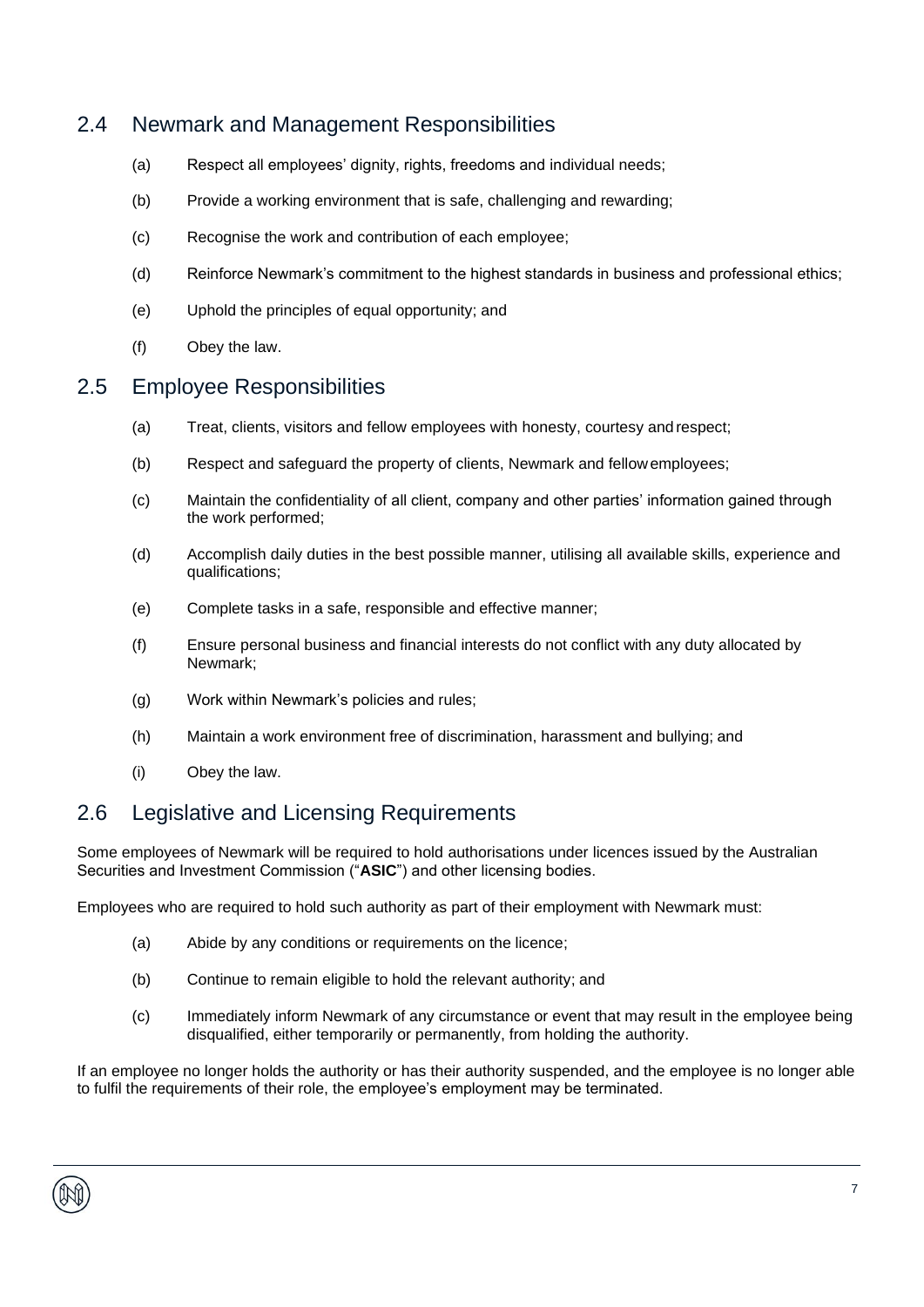## <span id="page-7-0"></span>2.7 Guidelines for Expected Behaviour

The personal conduct and behaviour of an employee should be consistent with this Code and the values espoused. In particular, employees should deal fairly and honestly with clients, suppliers, each other and competitors. Employees should also not cause detriment to Newmark or its customers.

The types of conduct set out below are examples, which are not exhaustive but are intended to give guidance on expected standards of behaviour in a number of areas.

#### Conflict of interest

A conflict of interest exists where loyalties are divided and when it is likely that an employee could be influenced by a personal interest in carrying out the employee's duties. It is expected that employees will guard against any possible conflict of interest.

Examples of situations where conflicts of interest have the potential to arise include:

- (a) being involved in, or having significant ownership of or a personal financial interest in, other enterprises where a conflict may arise with the member of staff's obligations to Newmark;
- (b) participating in activities or discussions where there may be a conflict with their duties and responsibilities to Newmark;
- (c) soliciting or receiving benefits such as cash, gifts or entertainment in connection with, or as a reward for, any service or business of Newmark, where the benefits, because of the frequency of the offers, the cost and circumstances and timing in which they are offered, creates, or could be interpreted as creating, an obligation that affects the individual's objectivity in making a business decision;
- (d) taking advantage of property, information or other opportunities arising from your position in Newmark, Newmark and its customers;
- (e) conflicts of interest arising from a family, business or personal relationship; or
- (f) conflicts arising from activities outside employment (such as involvement in community activities and professional organisations).

If an employee thinks that there may be an actual or perceived conflict of interest it is their responsibility to avoid such conflict and to disclose it to their manager, and in the case of Directors or the CEO, to the Board.

#### Gifts and benefits

Employees should never solicit gifts or benefits while performing work for Newmark. Employees should not give or receive a gift, benefit or favour that:

- (a) Could compromise the employee's judgement;
- (b) Could appear to be a conflict of interest;
- (c) Could damage relationships with others; or
- (d) Could indicate any favouritism or prejudice in relation to any particular person or group of people.

It is generally advisable to decline all offers of gifts however it is understood that at times gifts may be offered to an individual by way of thank you for contribution and assistance.

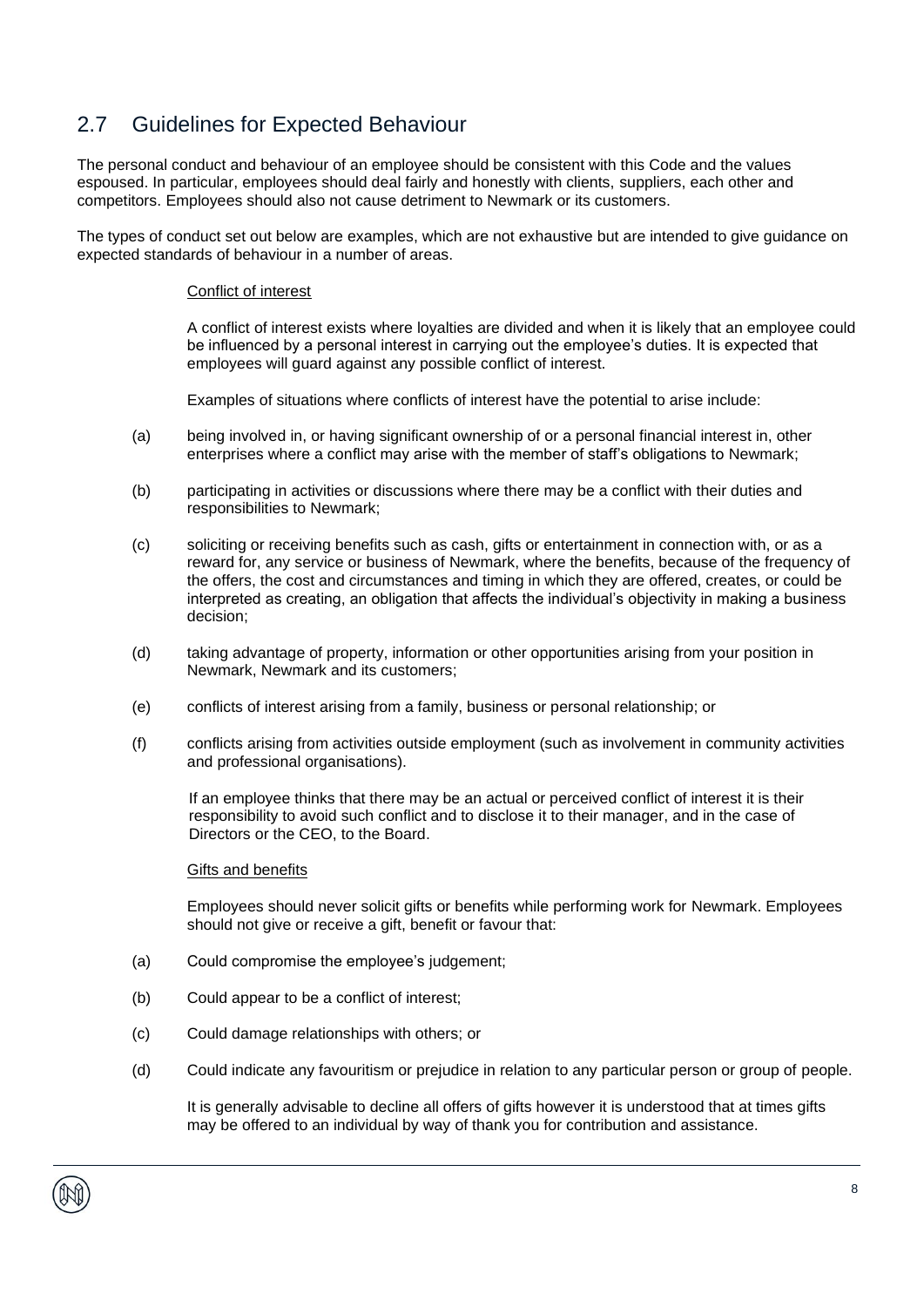It is prudent to regularly review the motivation for any gifts, benefits or favours. If an employee has any doubts about gifts or benefits, then they should notify the Compliance Officer or Managing Director.

#### Fair decision making

Compliance with the law is a fundamental requirement of fair decision-making. Newmark functions within an administrative law framework to ensure individuals and groups receive fair and equitable treatment. Decision makers should ensure that decisions are 'fair and reasonable'; that they properly exercise power; that procedural fairness has been observed; and that they can provide reasons to explain and justify their decisions.

#### <span id="page-8-0"></span>2.8 Business Records

Good recordkeeping is essential to accountability. All significant decisions or actions should be documented to a standard that would withstand independent scrutiny. Proper recordkeeping allows others to understand the reasons why a decision was made or an action taken and can guide future decision-makers. Business records can only be destroyed with authorisation and in accordance with approved company policies and rules.

#### <span id="page-8-1"></span>2.9 Privacy

Privacy is of utmost importance given the sensitive information held by Newmark. Individuals must respect and maintain the privacy of personal information held by Newmark regarding its clients, customers, employees and others. This extends to any information or opinion, whether true or not, and whether recorded in a human readable form or not, about an individual whose identity is apparent, or can reasonably be ascertained, from that information or opinion.

Newmark respects your privacy and the privacy of others.

You should familiarise yourself with, and comply with:

- (a) the privacy laws of Australia and, where applicable, the jurisdiction of your business unit; and
- (b) Newmark's privacy policies which detail the appropriate use of personal information.

If you have any questions in relation to privacy, please contact your manager or the Compliance Officer.

#### <span id="page-8-2"></span>2.10 Public Communications and Disclosures

You are responsible for the integrity of the information, reports and records under your control and you are expected to exercise the highest standard of care in preparing materials for public communications.

Those documents and materials should:

- (a) comply with any applicable legal requirements;
- (b) fairly and accurately reflect the transactions or occurrences to which they relate;
- (c) not contain any false or intentionally misleading information, nor intentionally misclassify information; and
- (d) be in reasonable detail and recorded in the proper account and in the proper accounting period.

Media statements and official announcements may only be made by persons authorised to do so. If you receive a request for information and you are not authorised to respond to the enquiry, refer the request to the appropriate person.

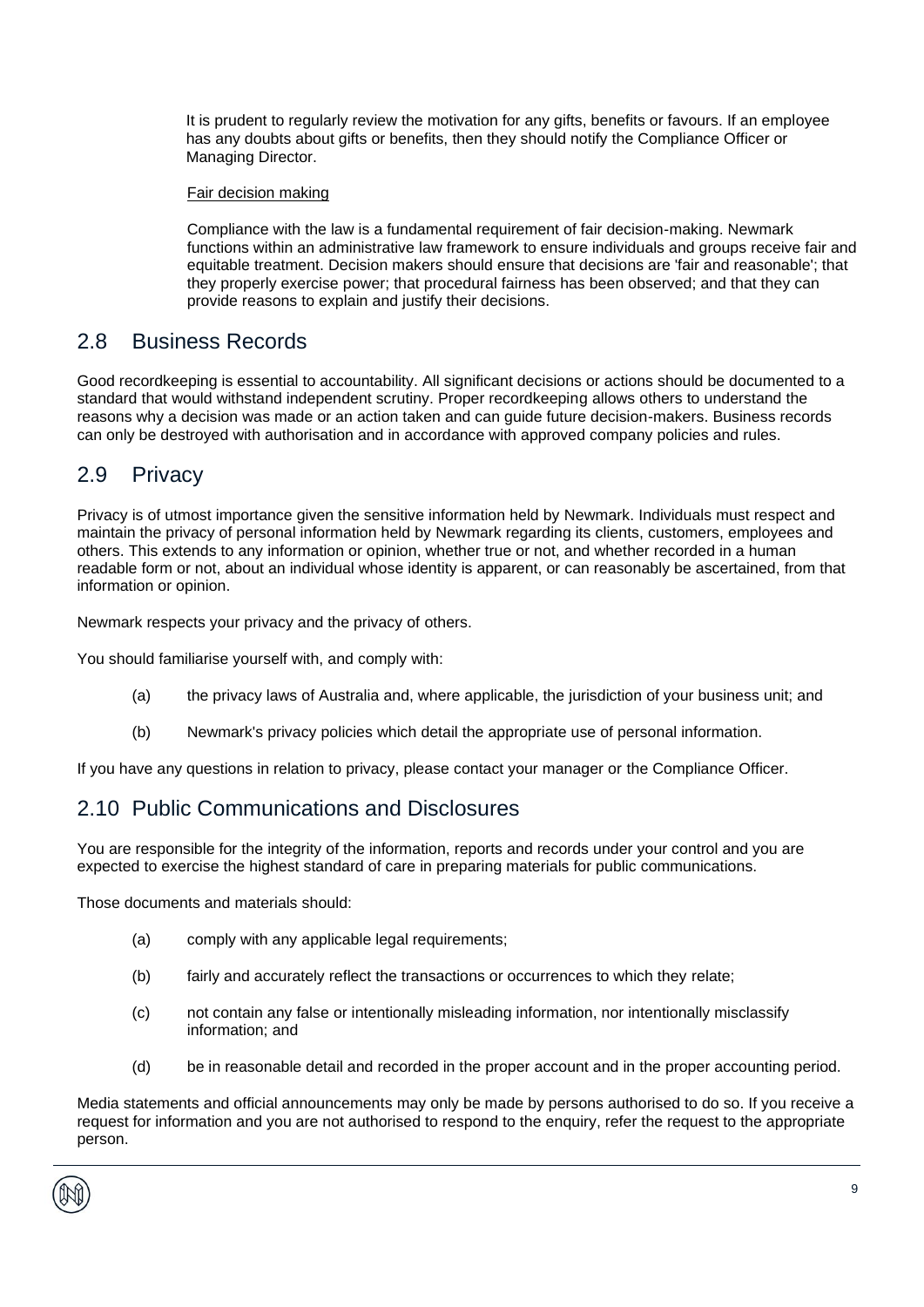Newmark has adopted a Continuous Disclosure Policy as a means of ensuring compliance with its continuous disclosure and communication obligations under the Corporations Act and the ASX Listing Rules. The aim of the continuous disclosure policy is to keep the market fully informed of information that may have a material effect on the price or value of Newmark's securities, and to correct any material mistake or misinformation in the market.

Ensure that you are aware of the requirements of Newmark's continuous disclosure policy and, if it applies to you, you must act in accordance with that policy.

## <span id="page-9-0"></span>2.11 Personal Conduct

Each employee's personal conduct should be consistent with the Code. Employees should deal fairly and honestly with clients, each other, business suppliers and competitors. This means:

- (a) Handling all client contacts with professionalism and courtesy; and
- (b) Reporting to work as scheduled, keeping absences to a minimum and, when an absence is necessary, promptly notifying the appropriate person of the reason for absence.

#### <span id="page-9-1"></span>2.12 Working Efficiently

It is the responsibility of all employees when planning or carrying out work to:

- (a) Ensure that work is performed in an efficient, economical and effective manner and to a standard acceptable to Newmark;
- (b) Be conscientious in carrying out duties and make the most productive use of time while working;
- (c) Work cooperatively and effectively in a team environment;
- (d) Look for ways to improve the way work is performed and services are delivered; and
- (e) Use company resources efficiently and effectively and for official purposes only.

#### <span id="page-9-2"></span>2.13 Discrimination, Harassment and Bullying

Newmark is committed to creating and maintaining a workplace free of unlawful discrimination, harassment and bullying – one in which all employees and contractors are able to work positively and productively, providing efficient and effective service for clients without the costly stresses and distractions that discrimination, harassment or bullying causes.

This commitment is reflected in Newmark's Staff Handbook, which must be observed by Newmark and all employees and contractors.

#### <span id="page-9-3"></span>2.14 Fair Competition

Fair competition means that each employee will:

- (a) Know about and follow Newmark's legal obligations to its competitors;
- (b) Compete on the basis of client service rather than by obstructing competitive conduct; and
- (c) Only use the strength of Newmark in legitimate ways.

As part of Newmark's commitment to fair trading, each employee will not:

(d) Unfairly discriminate between clients when supplying products or services;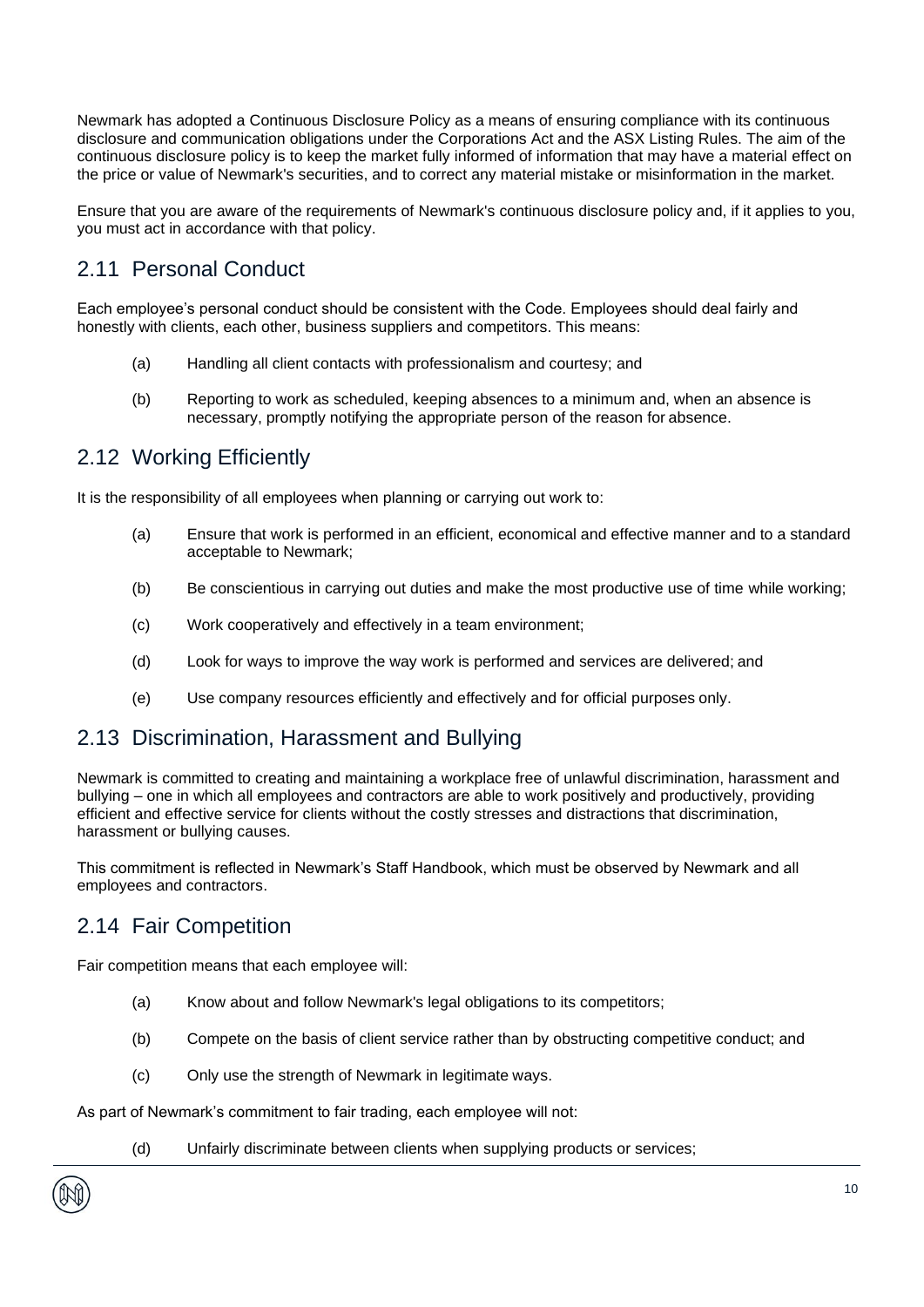- (e) Refuse to deal with, or discriminate against, a client for any improper reason; and
- (f) Intimidate or threaten another person or organisation.

Newmark aims to conduct its business fairly and to compete solely on the merits of its products and services.

In all dealings with others, employees will be courteous, well informed and truthful, and employees must be careful not to misrepresent the quality, features or availability of Newmark' products.

Employees must not be derogatory about the products or services of its competitors. Competitive information should be obtained only by ethical means - covert attempts to gain competitive information are not permitted.

## <span id="page-10-0"></span>2.15 Health and Safety

The *Occupational Health and Safety (Commonwealth Employees) Act 1991* ("**Act**") is the principal legislation that governs the management of occupational health and safety in the workplace. The Act has a preventive focus. Newmark will take all reasonable steps to protect the health, safety and welfare of employees by providing and maintaining a safe work environment. Employees are required to take all reasonable and practicable steps to work safely and not endanger others. Newmark is committed to providing a safe and healthy workplace for all employees. This commitment is reflected in Newmark's Staff Handbook, which is observed by Newmark and all employees and contractors.

## <span id="page-10-1"></span>2.16 Improper Use or Theft of Newmark Property, Assets and Email

Newmark has extensive assets and information of great value. Protecting these assets is critical to the interests of Newmark.

Employees must not disclose or use in any manner confidential information about Newmark, its customers or its affairs, that they acquire during employment with Newmark, unless the information is already legitimately public knowledge. This obligation continues to apply to employees after they leave Newmark.

Confidentiality obligations are normally specified in employment contracts.

(a) Definition

**Confidential information** in this context means any information in respect of Newmark's business that is not available to the public and includes documents, books, accounts, processes or other 'know how' that is:

- (i) supplied to the employee by Newmark; or
- (ii) generated by an employee in the course of performing his or her work with Newmark.
- (b) Examples

Examples of confidential information are:

- (i) trade secrets;
- (ii) price lists/cost sheets;
- (iii) lists of customers;
- (iv) employee (personal) details;
- (v) details of marketing programs;

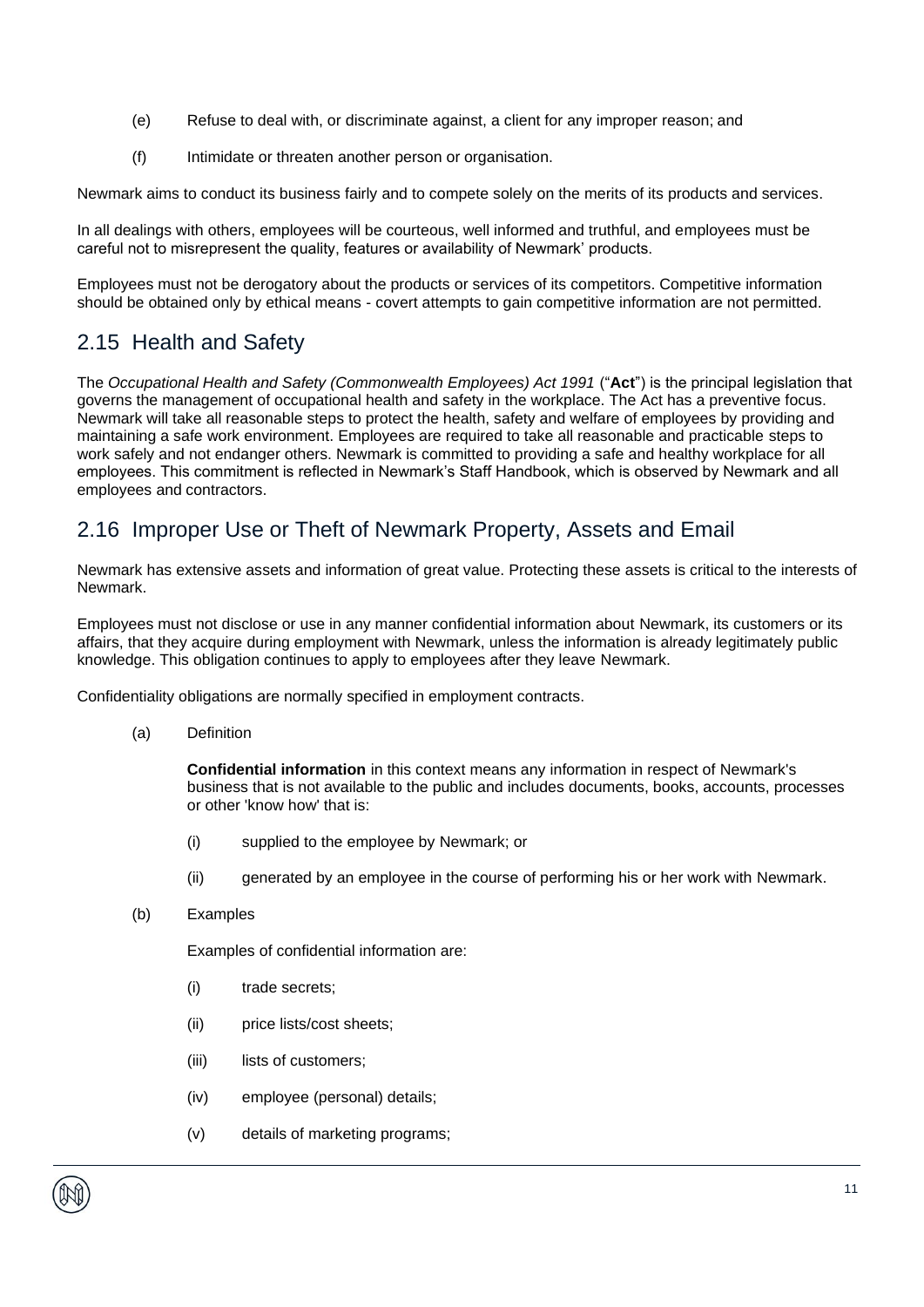- (vi) technical and systems information (including algorithms);
- (vii) information about suppliers;
- (viii) computer systems; and
- (ix) business strategies.
- (c) Trade secrets and intellectual property

All inventions, discoveries, computer software, processes, algorithms and improvements made by an employee during his or her employment with Newmark, remain the property of Newmark.

This means Newmark will hold all proprietary rights to intellectual property and trade secrets. This includes all ownership rights, copyright, exclusive rights to develop, make, use, sell, licence or benefit from any inventions, discoveries, processes and improvements made during an individual's employment with Newmark.

(d) Control of information and resources

At a minimum, employees must:

- (i) return all Newmark property, including any documents or confidential information, on resignation or termination or on the request of NEWMARK or its representative; and
- (ii) if requested by Newmark or its representative, destroy or delete any confidential information stored in electronic, magnetic or optical form so that it cannot be retrieved or reconstructed.

You are responsible for protecting any Newmark property and assets that are under your control and you should safeguard them from loss, theft and unauthorised use.

Newmark property and assets include cash, securities, business plans, third party information, intellectual property (including computer programs, software, models and other items), confidential information, office equipment and supplies.

You must not:

- (iii) use Newmark assets for any unlawful purpose or unauthorised personal benefit;
- (iv) remove Newmark property and documents from official premises without a good and proper reason. If required to be removed, they should be stored in a secure manner and covered by appropriate insurances; and
- (v) make improper disclosure, including inadvertent or careless disclosure, of competitive business strategies and plans, special methods of operation and other information that is of competitive value to Newmark. If you are unsure whether information is of a confidential nature, seek advice from your manager before disclosure.

As set out in Newmark's policies, you are encouraged to use common sense and observe standards of good taste regarding content and language when creating documents that may be retained by Newmark or a third party. Newmark's electronic communications systems should not be used to access or post material that violates Company policies or any laws or regulations. Personal non-business use of Newmark's electronic communications systems must also be consistent with Newmark's policies.

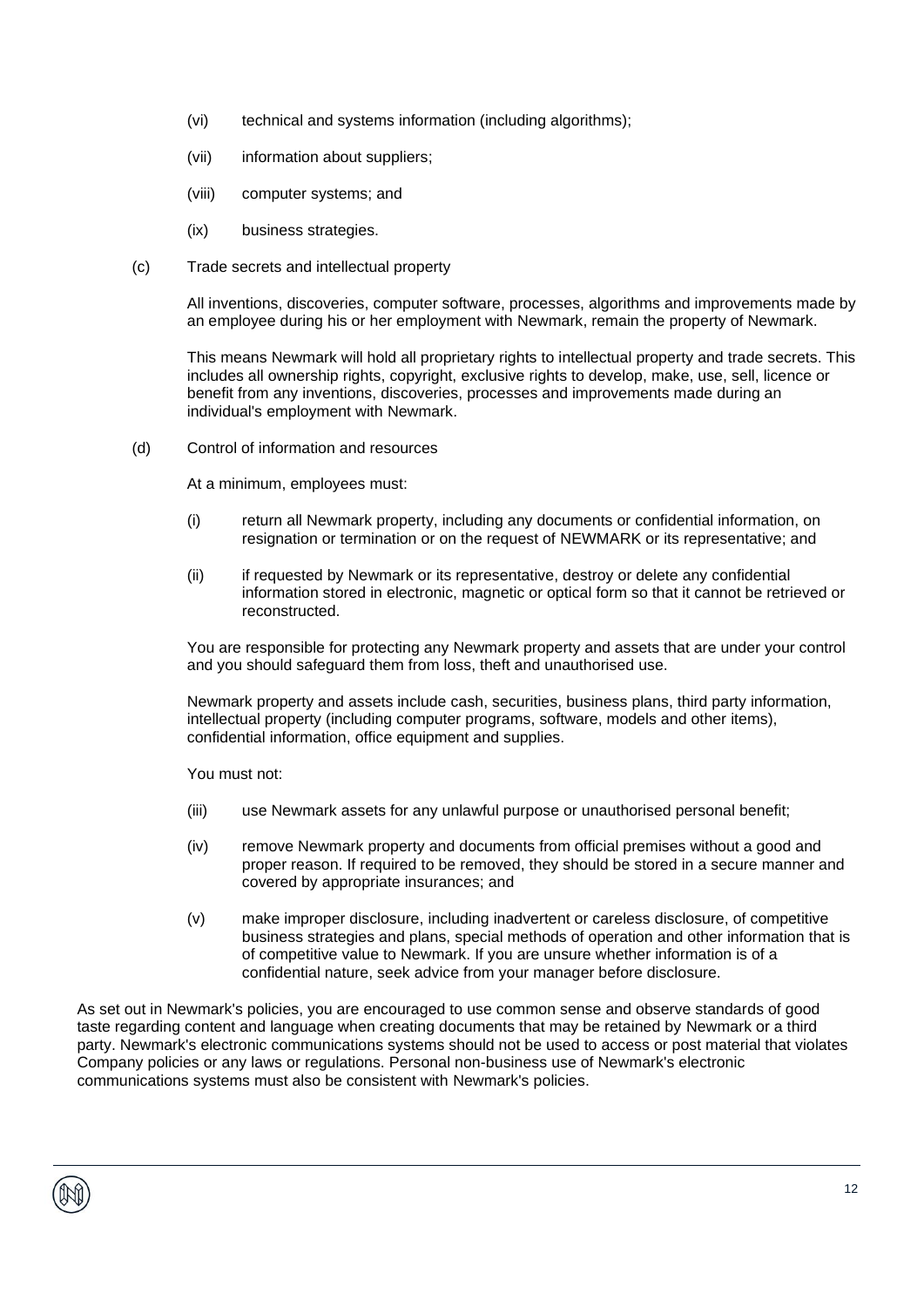## <span id="page-12-0"></span>2.17 Preventing, Investigating and Prosecuting Fraud and Breaches of the Code

Newmark employees who commit fraud breach the criminal code and the Newmark Code, and may be subject to misconduct action under Newmark' Anti-Bribery and Corruption Policy. An employee should report anyone they suspect of committing fraud to the appropriate person in their business.

Breaches of the Code should be reported to the Compliance Officer, and the Board shall be informed of any material breaches of the Code.

#### <span id="page-12-1"></span>2.18 Work Environment

Newmark is committed to providing its staff with a working environment that is healthy, safe and productive. Besides physical factors, the work environment should also be challenging, stimulating and rewarding for all.

For a productive and safe workplace, the following are not acceptable or permitted:

- (a) Smoking in company premises and vehicles (if applicable);
- (b) Using, possessing or trafficking illegal drugs;
- (c) Consuming alcohol that might affect the safety or performance of that employee, other employees, public relations, or violate state government drinking and driving laws; or
- (d) Using offensive language or unwarranted or violent physical behaviour.

In instances where prescription drugs are being legitimately used, Newmark will ensure that safety is not affected and that any performance impact is properly managed.

#### <span id="page-12-2"></span>2.19 Securities Trading

Securities trading of a Newmark employee is to be conducted lawfully and in a manner that avoids insider trading and appropriately manages any conflict of interest.

Employees must not:

- (a) use any price-sensitive information (which is not generally available to others) in deciding whether to buy or sell Newmark's securities;
- (b) deal with Newmark's securities when in possession of price-sensitive information about Newmark which has not been publicly disclosed; and
- (c) act contrary to Newmark's securities trading policy (which provides guidance on when employees are likely to possess price-sensitive information).

Employees are required to declare their personal securities holdings to the Managing Director semi-annually, and must immediately update their register for securities purchased or sold.

Employees must apply to the Compliance Officer for pre-clearance prior to any personal trading in securities. Employees must not engage in trading which is, or could be perceived to be, front running, that is, trading for one's own account before all positions of Newmark's orders are completed for a business day.

Pre-approval for securities trading by the Compliance Officer must be approved in accordance with this policy by another Managing Director.

For additional information refer to Newmark's Securities Trading Policy.

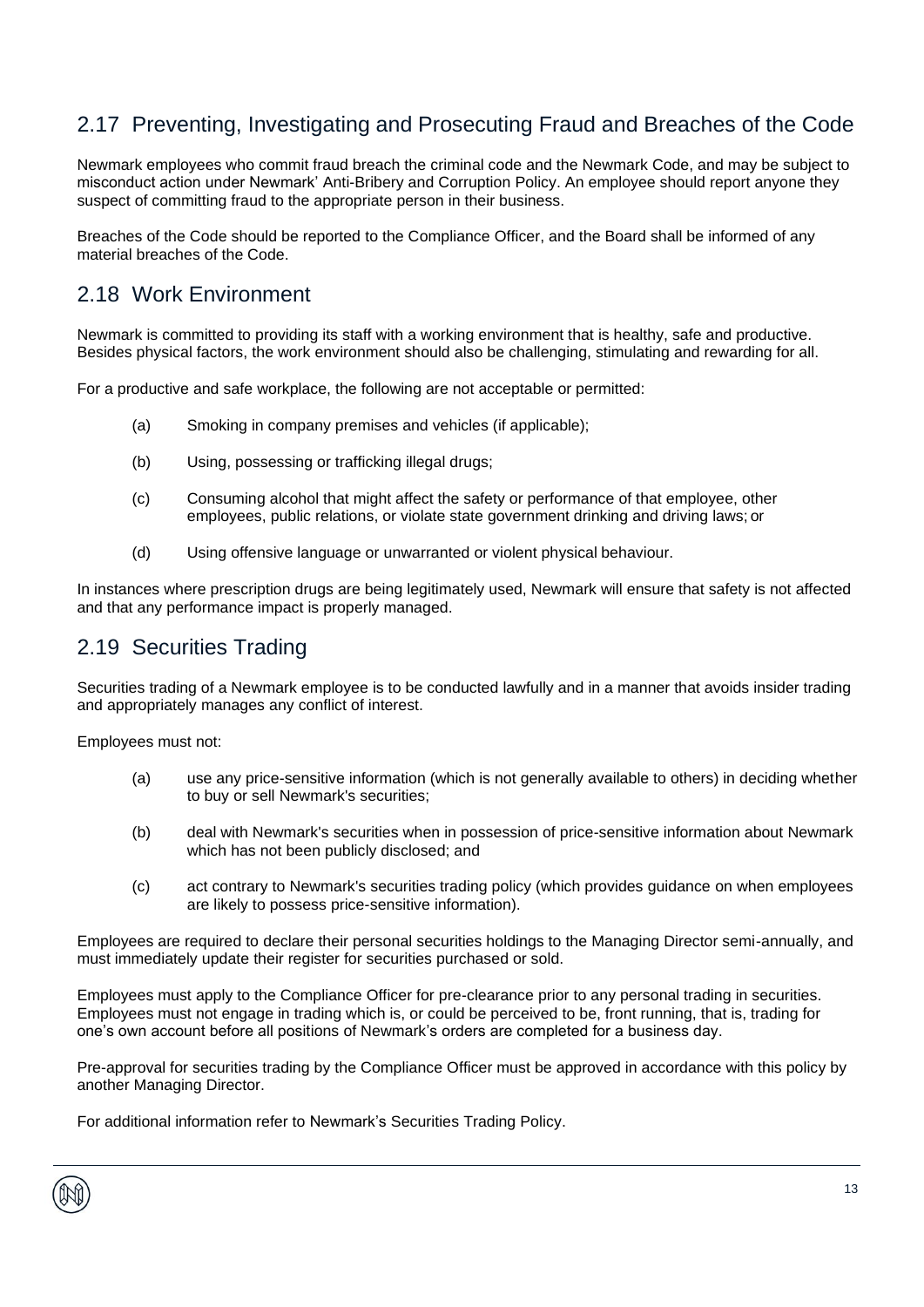# <span id="page-13-0"></span>2.20 Community and Environment

Newmark is a responsible corporate citizen and actively supports the communities in which we live and work. Each employee is expected to uphold Newmark's commitment to pursue good corporate citizenship while engaging in its corporate activity.

You must abide by all local laws and regulations, and are expected to respect and care for the environment in which Newmark operates.

Newmark supports and encourages you to actively contribute to the needs of the community.

Newmark is committed to doing business in an environmentally responsible manner and to identifying environmental risks that may arise out of its operations.

#### <span id="page-13-1"></span>2.21 Whistleblowing

Whistleblowing refers to the reporting by a Newmark employee, in Newmark' interest, of information alleging a breach of the Code by an employee or employees within Newmark. The Newmark Whistleblower Policy protects Whistleblowing, and operates in conjunction with the Code.

# <span id="page-13-2"></span>3.0 Implications

Newmark will be responsible for:

- (a) Communicating this policy to employees; and
- (b) Monitoring the implementation of this policy.

# <span id="page-13-3"></span>4.0 Review of Policy

The Compliance Officer reviews this policy periodically to check that it is operating effectively and whether any changes are required to the Code.

# <span id="page-13-4"></span>5.0 Administration of Policy

The Compliance Officer administers this policy.

# <span id="page-13-5"></span>6.0 Board Approval / Attestation

This policy and any material amendments to it are to be approved by the Board.